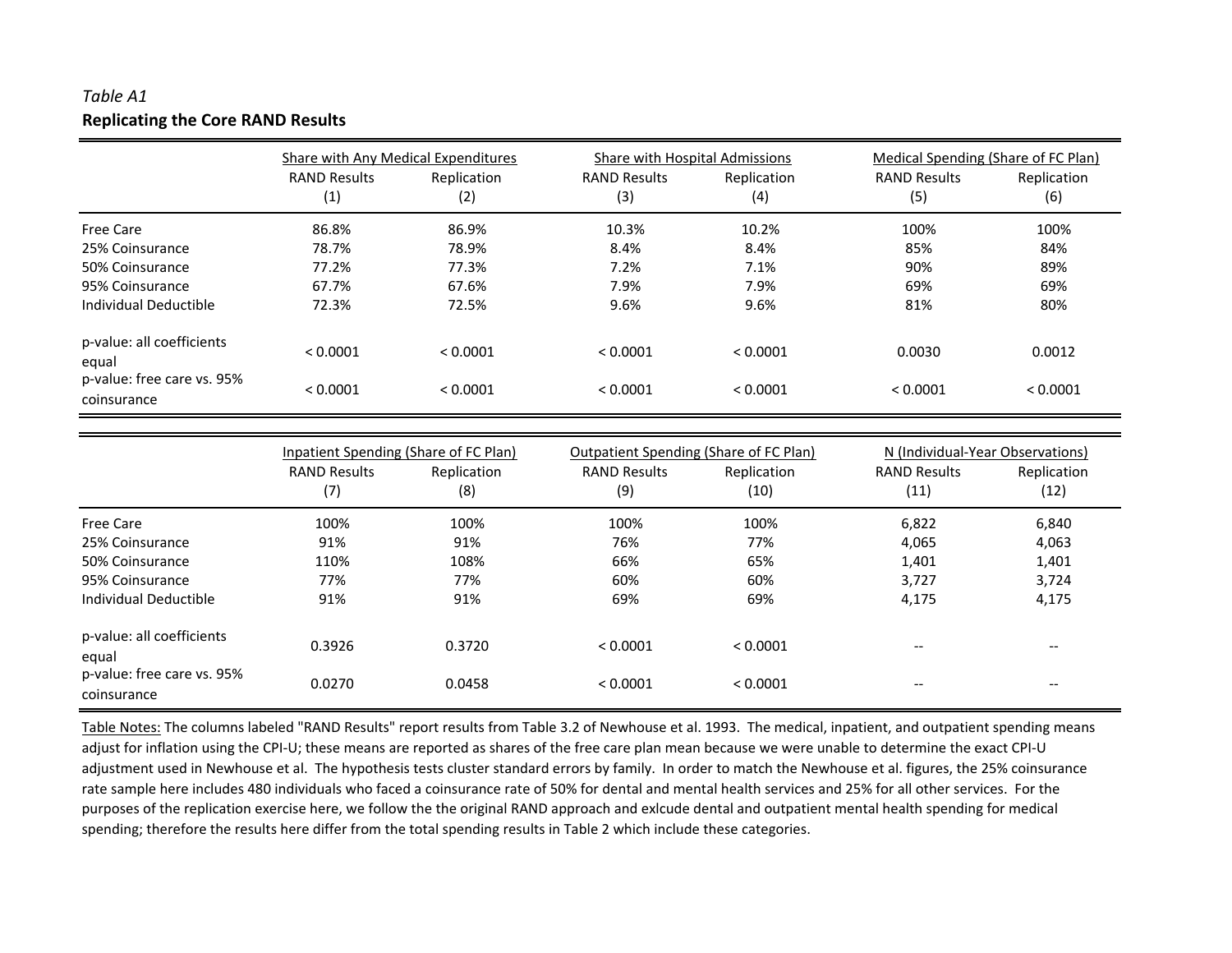## *Table A2* **Quantile Regressions (Total Spending)**

|                                                                       |        |        | 10th pctile 20th pctile 30th pctile 40th pctile 50th pctile 60th pctile 70th pctile 80th pctile 90th pctile |        |        |        |        |         |         |
|-----------------------------------------------------------------------|--------|--------|-------------------------------------------------------------------------------------------------------------|--------|--------|--------|--------|---------|---------|
| <b>Panel A: Quantile Regression Results - Total Spending</b>          |        |        |                                                                                                             |        |        |        |        |         |         |
| Constant (Free Care Plan, $N = 6,840$ )                               | 79     | 230    | 366                                                                                                         | 523    | 731    | 1013   | 1490   | 2577    | 5478    |
|                                                                       | (9)    | (12)   | (13)                                                                                                        | (17)   | (22)   | (31)   | (55)   | (124)   | (217)   |
| 25% Coins (N = 2,361)                                                 | $-65$  | $-145$ | $-167$                                                                                                      | $-220$ | $-301$ | $-407$ | $-559$ | $-919$  | $-1859$ |
|                                                                       | (10)   | (20)   | (20)                                                                                                        | (29)   | (33)   | (47)   | (87)   | (173)   | (371)   |
| Mixed Coins ( $N = 1,702$ )                                           | $-65$  | $-116$ | $-152$                                                                                                      | $-206$ | $-288$ | $-389$ | $-570$ | $-1041$ | $-1645$ |
|                                                                       | (11)   | (20)   | (20)                                                                                                        | (26)   | (36)   | (50)   | (90)   | (192)   | (447)   |
| 50% Coins (N = $1,401$ )                                              | $-65$  | $-160$ | $-203$                                                                                                      | $-257$ | $-339$ | $-461$ | $-692$ | $-1215$ | $-2488$ |
|                                                                       | (10)   | (17)   | (23)                                                                                                        | (33)   | (37)   | (53)   | (88)   | (169)   | (416)   |
| Individual Deductible ( $N = 4,175$ )                                 | $-65$  | $-160$ | $-238$                                                                                                      | $-285$ | $-350$ | $-403$ | $-499$ | $-697$  | $-1164$ |
|                                                                       | (10)   | (14)   | (16)                                                                                                        | (23)   | (32)   | (43)   | (75)   | (176)   | (324)   |
| $95\%$ Coins (N = 3,724)                                              | $-65$  | $-160$ | $-256$                                                                                                      | $-351$ | $-465$ | $-604$ | $-832$ | $-1410$ | $-2415$ |
|                                                                       | (10)   | (14)   | (16)                                                                                                        | (21)   | (27)   | (39)   | (70)   | (153)   | (321)   |
| <b>Panel B: Estimated Effects as Share of Free Care Plan Spending</b> |        |        |                                                                                                             |        |        |        |        |         |         |
| 25% Coins (N = 2,361)                                                 | -83%   | -63%   | -46%                                                                                                        | $-42%$ | $-41%$ | $-40%$ | $-38%$ | $-36%$  | $-34%$  |
| Mixed Coins ( $N = 1,702$ )                                           | -83%   | $-50%$ | $-42%$                                                                                                      | $-39%$ | -39%   | $-38%$ | $-38%$ | $-40%$  | $-30%$  |
| 50% Coins ( $N = 1,401$ )                                             | $-83%$ | -70%   | -56%                                                                                                        | -49%   | -46%   | -46%   | -46%   | -47%    | -45%    |
| Individual Deductible ( $N = 4,175$ )                                 | $-83%$ | -70%   | -65%                                                                                                        | -55%   | -48%   | $-40%$ | $-33%$ | $-27%$  | $-21%$  |
| 95% Coins (N = 3,724)                                                 | -83%   | -70%   | -70%                                                                                                        | -67%   | -64%   | -60%   | -56%   | -55%    | $-44%$  |

Table Notes: The omitted category is the free care plan. Standard errors are in parentheses below the coefficients. Standard errors are calculated based on 500 bootstraps clustered on family. Because assignment to plans was random only conditional on site and start month (Newhouse et al., 1993), all regressions include site by start month dummy variables, as well as year fixed effects; spending variables are in 2011 dollars, adjusted for inflation using the CPI‐U. Site by start month and year dummy variables are demeaned so that the coefficients reflect estimates for the "average" site‐ month‐year mix.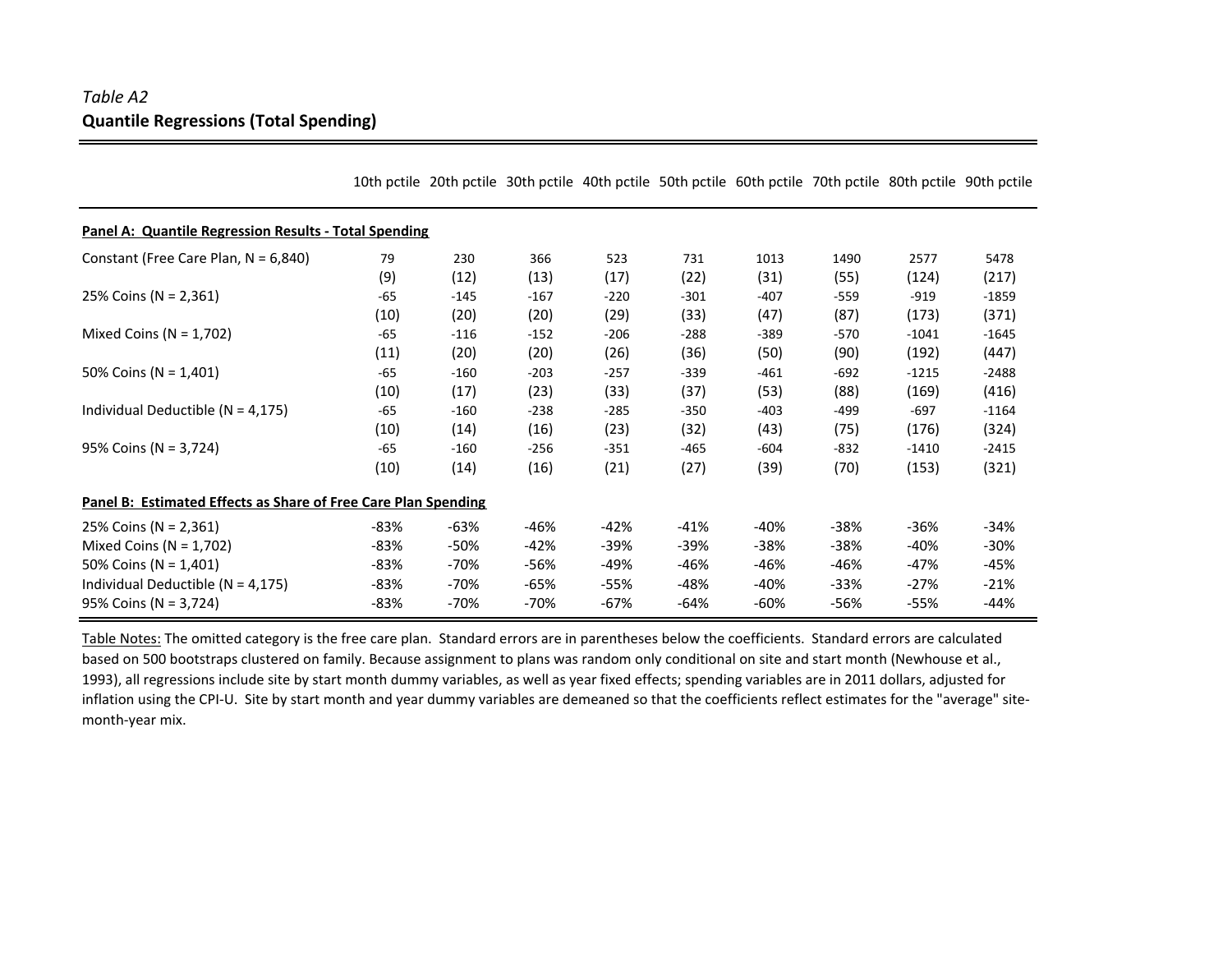*Table A3* **Covariate Balance at Assignment**

|                                                                                               |              |              |                                 |              | Individual   |              |              |              | p-values     |              |
|-----------------------------------------------------------------------------------------------|--------------|--------------|---------------------------------|--------------|--------------|--------------|--------------|--------------|--------------|--------------|
|                                                                                               | Free Care    |              | 25% Coins Mixed Coins 50% Coins |              | Deductible   | 95% Coins    | FC vs. 95%   | FC vs. 25%   | 25% vs. 95%  | all equal    |
|                                                                                               |              |              |                                 |              |              |              |              |              |              |              |
| Panel A: Covariates Included in Finite Selection Model                                        |              |              |                                 |              |              |              |              |              |              |              |
| log family size                                                                               | 0.88         | 0.85         | 0.82                            | 0.87         | 0.87         | 0.89         | 0.84         | 0.55         | 0.47         | 0.83         |
| share (of family) female                                                                      | 0.51         | 0.55         | 0.53                            | 0.55         | 0.53         | 0.55         | 0.11         | 0.25         | 0.98         | 0.65         |
| share (of family) age 0 to 5<br>share (of family) age 6 to 17                                 | 0.10<br>0.19 | 0.11<br>0.18 | 0.08<br>0.19                    | 0.08<br>0.20 | 0.10<br>0.18 | 0.09<br>0.19 | 0.72<br>0.70 | 0.42<br>0.69 | 0.31<br>0.52 | 0.68<br>0.96 |
| share (of family) age 18 to 44                                                                | 0.48         | 0.46         | 0.51                            | 0.49         | 0.49         | 0.50         | 0.38         | 0.55         | 0.23         | 0.79         |
| age data missing                                                                              | 0.00         | 0.00         | 0.00                            | 0.00         | 0.00         | 0.00         | 0.95         | 0.58         | 0.61         | 0.96         |
| all family members white                                                                      | 0.83         | 0.81         | 0.82                            | 0.84         | 0.84         | 0.82         | 0.59         | 0.65         | 0.96         | 0.95         |
| race data missing                                                                             | 0.02         | 0.01         | 0.01                            | 0.01         | 0.02         | 0.02         | 0.90         | 0.31         | 0.30         | 0.49         |
| male family head is a high school graduate                                                    | 0.33         | 0.35         | 0.39                            | 0.54         | 0.40         | 0.40         | 0.06         | 0.62         | 0.37         | 0.04         |
| male family head beyond high school                                                           | 0.35         | 0.39         | 0.32                            | 0.24         | 0.34         | 0.32         | 0.40         | 0.41         | 0.17         | 0.39         |
| male family head education data missing                                                       | 0.25         | 0.27         | 0.31                            | 0.33         | 0.27         | 0.28         | 0.36         | 0.54         | 0.93         | 0.54         |
| female family head is a high school graduate                                                  | 0.40         | 0.43         | 0.43                            | 0.40         | 0.43         | 0.40         | 0.99         | 0.51         | 0.54         | 0.92         |
| female family head beyond high school                                                         | 0.30         | 0.29         | 0.27                            | 0.26         | 0.28         | 0.30         | 0.97         | 0.94         | 0.92         | 0.98         |
| female family head education data missing                                                     | 0.16         | 0.14         | 0.15                            | 0.11         | 0.16         | 0.13         | 0.20         | 0.56         | 0.72         | 0.67         |
| log family income (adjusted for family size)                                                  | 9.31         | 9.36         | 9.29                            | 9.35         | 9.31         | 9.30         | 0.87         | 0.33         | 0.29         | 0.90         |
| family income missing                                                                         | 0.06         | 0.09         | 0.06                            | 0.03         | 0.07         | 0.08         | 0.53         | 0.26         | 0.52         | 0.47         |
| anyone in family working                                                                      | 0.83         | 0.85         | 0.82                            | 0.92         | 0.84         | 0.85         | 0.51         | 0.58         | 0.97         | 0.30         |
| work data missing                                                                             | 0.02         | 0.02         | 0.01                            | 0.02         | 0.02         | 0.03         | 0.34         | 0.59         | 0.59         | 0.43         |
| maximum hourly wage of family members                                                         | 5.07         | 5.18         | 4.96                            | 5.01         | 5.42         | 5.16         | 0.67         | 0.71         | 0.95         | 0.86         |
| hourly wage data missing                                                                      | 0.20         | 0.21         | 0.22                            | 0.12         | 0.20         | 0.18         | 0.48         | 0.82         | 0.48         | 0.21         |
| family had preexisting coverage                                                               | 0.85         | 0.84         | 0.84                            | 0.89         | 0.86         | 0.89         | 0.06         | 0.84         | 0.13         | 0.37         |
| preexisting coverage data missing                                                             | 0.06         | 0.05         | 0.03                            | 0.04         | 0.05         | 0.06         | 0.82         | 0.44         | 0.57         | 0.07         |
| share of family members reporting excellent health                                            | 0.45         | 0.52         | 0.44                            | 0.55         | 0.47         | 0.49         | 0.14         | 0.06         | 0.45         | 0.12         |
| share of family members reporting very good health                                            | 0.41         | 0.36         | 0.44                            | 0.32         | 0.40         | 0.39         | 0.49         | 0.17         | 0.43         | 0.22         |
| share of family members reporting fair/poor health                                            | 0.00         | 0.00         | 0.00                            | 0.01         | 0.00         | 0.00         | 0.45         | 0.29         | 0.32         | 0.69         |
| share of family members reporting frequent pain                                               | 0.19         | 0.16         | 0.20                            | 0.18         | 0.20         | 0.18         | 0.66         | 0.12         | 0.28         | 0.60         |
| pain data missing                                                                             | 0.00         | 0.01         | 0.00                            | 0.01         | 0.00         | 0.00         | 0.34         | 0.43         | 0.34         | 0.44         |
| share of family members worried about health                                                  | 0.25         | 0.20         | 0.26                            | 0.22         | 0.26         | 0.23         | 0.24         | 0.10         | 0.46         | 0.23         |
| worry data missing                                                                            | 0.00         | 0.00         | 0.00                            | 0.01         | 0.00         | 0.00         | 0.45         | 0.29         | 0.32         | 0.69         |
| share of family members hospitalized last year                                                | 0.10         | 0.07         | 0.12                            | 0.09         | 0.12         | 0.12         | 0.10         | 0.05         | 0.00         | 0.02         |
| hospitalization data missing                                                                  | 0.01         | 0.01         | 0.01                            | 0.00         | 0.01         | 0.02         | 0.09         | 0.49         | 0.65         | 0.27         |
| average number of med visits last year for adults                                             | 5.29         | 4.41         | 5.32                            | 4.37         | 5.53         | 5.23         | 0.89         | 0.06         | 0.08         | 0.14         |
| med visits for adults data missing                                                            | 0.39         | 0.36         | 0.34                            | 0.38         | 0.37         | 0.37         | 0.32         | 0.40         | 0.95         | 0.53         |
| average number of med visits last year for kids                                               | 3.52         | 3.12         | 3.28                            | 3.30         | 3.88         | 3.35         | 0.61         | 0.24         | 0.52         | 0.44         |
| med vists for kids data missing                                                               | 0.78         | 0.79         | 0.78                            | 0.78         | 0.78         | 0.79         | 0.89         | 0.83         | 0.92         | 1.00         |
| Joint F-test                                                                                  |              |              |                                 |              |              |              |              |              |              | 0.24         |
| Panel B: Variances Not Included in the Finite Selection Model                                 |              |              |                                 |              |              |              |              |              |              |              |
| had private (non-work) insurance                                                              | 0.25         | 0.23         | 0.19                            | 0.22         | 0.25         | 0.26         | 0.65         | 0.69         | 0.47         | 0.44         |
| private insurance data missing                                                                | 0.07         | 0.06         | 0.06                            | 0.06         | 0.06         | 0.09         | 0.25         | 0.40         | 0.08         | 0.22         |
| had employer-provided insurance                                                               | 0.73         | 0.75         | 0.75                            | 0.79         | 0.76         | 0.79         | 0.04         | 0.53         | 0.36         | 0.43         |
| employer-provided insurance data missing                                                      | 0.08         | 0.06         | 0.05                            | 0.07         | 0.06         | 0.09         | 0.43         | 0.29         | 0.11         | 0.09         |
| had public insurance                                                                          | 0.08         | 0.10         | 0.09                            | 0.07         | 0.10         | 0.09         | 0.77         | 0.51         | 0.67         | 0.93         |
| public insurance data missing                                                                 | 0.06         | 0.05         | 0.03                            | 0.04         | 0.04         | 0.06         | 0.94         | 0.21         | 0.26         | 0.08         |
| share of family members that grew up in a city                                                | 0.26         | 0.28         | 0.27                            | 0.19         | 0.27         | 0.23         | 0.18         | 0.59         | 0.15         | 0.09         |
| share of family members that grew up in a suburb                                              | 0.09         | 0.06         | 0.09                            | 0.06         | 0.09         | 0.09         | 0.76         | 0.09         | 0.17         | 0.44         |
| share of family members that grew up in a town                                                | 0.42         | 0.41         | 0.40                            | 0.55         | 0.39         | 0.45         | 0.32         | 0.79         | 0.33         | 0.03         |
| background info missing                                                                       | 0.01         | 0.01<br>0.95 | 0.00<br>0.95                    | 0.00<br>0.99 | 0.02<br>0.94 | 0.02<br>0.98 | 0.02<br>0.36 | 0.54<br>0.63 | 0.13<br>0.30 | 0.04<br>0.33 |
| share of family members with a regular doctor                                                 | 0.96<br>0.32 | 0.32         | 0.32                            | 0.29         | 0.31         | 0.32         | 0.88         | 0.80         | 0.88         | 0.01         |
| doctor data missing                                                                           | 0.51         | 0.53         | 0.50                            | 0.61         | 0.49         | 0.53         | 0.58         | 0.72         | 0.95         | 0.19         |
| share of family members that had a medical exam in previous year<br>medical exam data missing | 0.01         | 0.03         | 0.02                            | 0.00         | 0.01         | 0.02         | 0.10         | 0.15         | 0.52         | 0.12         |
| log prior year medical expenditures                                                           | 4.13         | 3.89         | 4.24                            | 4.23         | 4.10         | 4.24         | 0.39         | 0.17         | 0.06         | 0.47         |
| medical expenditures data missing                                                             | 0.20         | 0.22         | 0.18                            | 0.12         | 0.22         | 0.21         | 0.69         | 0.56         | 0.79         | 0.24         |
| share of family members with any routine dental care last year                                | 0.73         | 0.68         | 0.69                            | 0.81         | 0.74         | 0.70         | 0.31         | 0.27         | 0.76         | 0.19         |
| routine dental care data missing                                                              | 0.15         | 0.16         | 0.16                            | 0.19         | 0.21         | 0.15         | 0.96         | 0.86         | 0.83         | 0.21         |
| share of family members wth any special dental care last year                                 | 0.61         | 0.55         | 0.63                            | 0.68         | 0.57         | 0.61         | 0.87         | 0.19         | 0.17         | 0.27         |
| special dental care data missing                                                              | 0.15         | 0.16         | 0.16                            | 0.19         | 0.21         | 0.15         | 0.96         | 0.86         | 0.83         | 0.21         |
| Joint F-test                                                                                  |              |              |                                 |              |              |              |              |              |              | 0.02         |
| N (families assigned)                                                                         | 564          | 170          | 209                             | 77           | 495          | 372          |              |              |              |              |
|                                                                                               |              |              |                                 |              |              |              |              |              |              |              |

Table Notes: The dependent variable is given in the left hand column. Regressions are run at the family level and include site by contact month fixed effects (see Table 1 for definition and discussion of "contact month"). Coefficients are plan averages adjusted for the site by contact month fixed effects (i.e. coefficients on plan dummies from regressions without <sup>a</sup> constant). Site by contact month dummy variables are demeaned so that the coefficients reflect estimates for the "average" site‐month mix. Data on refusals at the Dayton site were lost, so regressions exclude Dayton observations (1,137 (20%) of all enrollees). Variables are parameterized as in the Finite Selection Model; for details, see Newhouse et al. (1993, Appendix B).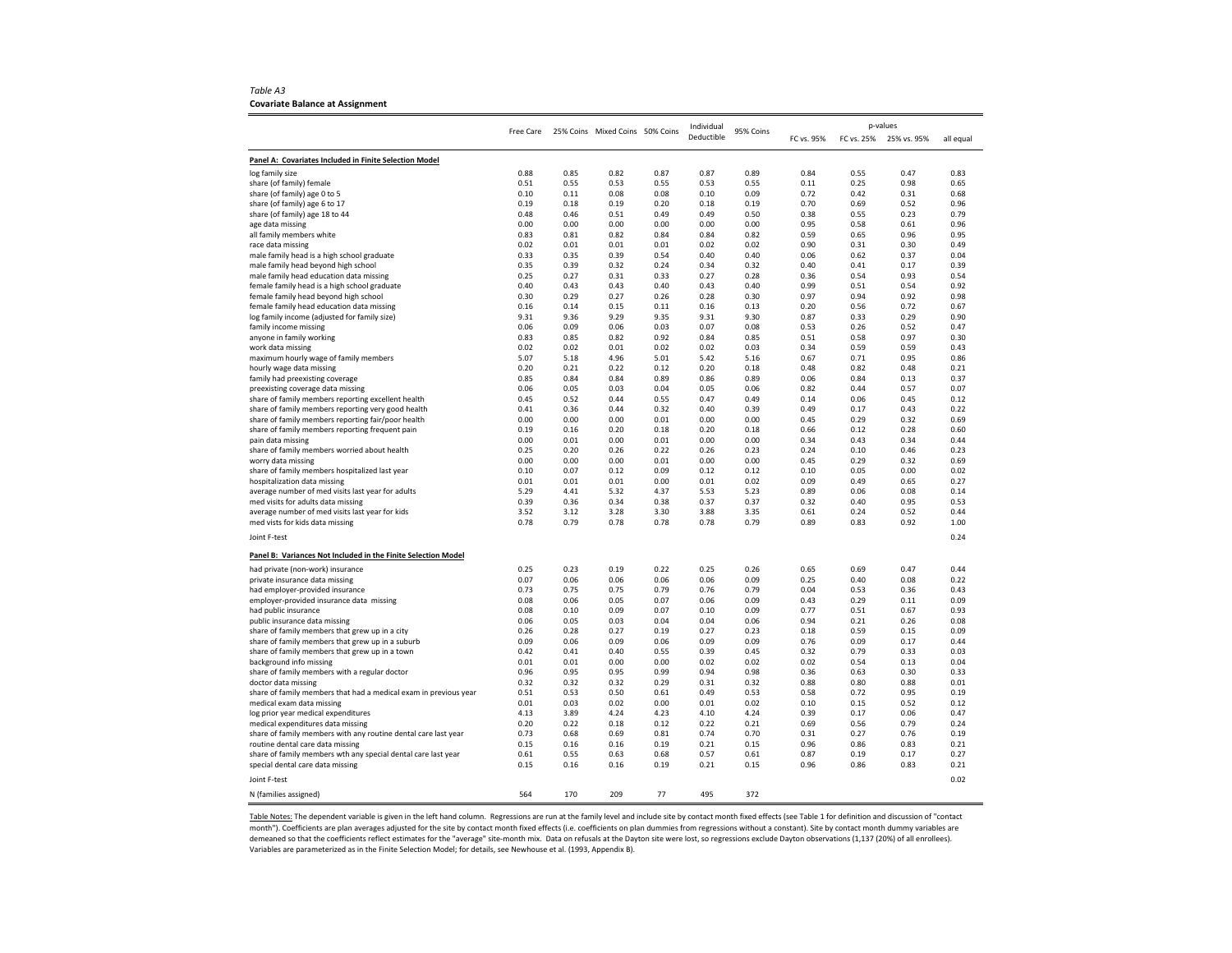*Table A4* **Covariate Balance at Completion**

|                                                                    |           |       |                                 |       | Individual |           | p-values   |            |             |           |
|--------------------------------------------------------------------|-----------|-------|---------------------------------|-------|------------|-----------|------------|------------|-------------|-----------|
|                                                                    | Free Care |       | 25% Coins Mixed Coins 50% Coins |       | Deductible | 95% Coins | FC vs. 95% | FC vs. 25% | 25% vs. 95% | all equal |
| Panel A: Pre-Experiment Utilization Variables                      |           |       |                                 |       |            |           |            |            |             |           |
| hospitalized in year before expt                                   | 0.11      | 0.10  | 0.10                            | 0.08  | 0.11       | 0.09      | 0.42       | 0.73       | 0.73        | 0.73      |
| hospitalization data missing                                       | 0.03      | 0.02  | 0.01                            | 0.02  | 0.02       | 0.02      | 0.08       | 0.03       | 0.56        | 0.15      |
| had a regular doctor                                               | 0.92      | 0.93  | 0.92                            | 0.93  | 0.91       | 0.91      | 0.61       | 0.83       | 0.55        | 0.92      |
| doctor data missing                                                | 0.22      | 0.22  | 0.23                            | 0.21  | 0.22       | 0.21      | 0.13       | 0.90       | 0.43        | 0.00      |
| had a medical exam in year before expt                             | 0.50      | 0.53  | 0.45                            | 0.53  | 0.43       | 0.49      | 0.54       | 0.38       | 0.20        | 0.02      |
| medical exam data missing                                          | 0.04      | 0.02  | 0.04                            | 0.02  | 0.03       | 0.04      | 0.94       | 0.22       | 0.36        | 0.57      |
| num doc visits in year before expt                                 | 4.98      | 4.35  | 4.82                            | 3.96  | 5.15       | 4.45      | 0.09       | 0.10       | 0.77        | 0.03      |
| doc visits data missing                                            | 0.19      | 0.17  | 0.16                            | 0.16  | 0.19       | 0.19      | 0.91       | 0.31       | 0.39        | 0.59      |
| log medcl expenditures in year before expt                         | 3.45      | 3.47  | 3.41                            | 3.34  | 3.46       | 3.32      | 0.24       | 0.88       | 0.26        | 0.73      |
| medical expenditures data missing                                  | 0.38      | 0.39  | 0.33                            | 0.32  | 0.38       | 0.39      | 0.48       | 0.76       | 0.81        | 0.17      |
| any routine dental visits in year before expt                      | 0.73      | 0.70  | 0.71                            | 0.78  | 0.71       | 0.71      | 0.71       | 0.53       | 0.76        | 0.72      |
| routine dental visits data missing                                 | 0.39      | 0.33  | 0.38                            | 0.37  | 0.41       | 0.36      | 0.33       | 0.10       | 0.41        | 0.26      |
| any nonroutine dental visits in year before expt                   | 0.54      | 0.50  | 0.58                            | 0.59  | 0.53       | 0.54      | 1.00       | 0.29       | 0.33        | 0.49      |
| nonroutine dental visits data missing                              | 0.39      | 0.33  | 0.38                            | 0.37  | 0.41       | 0.36      | 0.33       | 0.10       | 0.41        | 0.26      |
| Joint F-test                                                       |           |       |                                 |       |            |           |            |            |             | < 0.0001  |
| Panel B: Non-Utilization-Related Baseline Covariates               |           |       |                                 |       |            |           |            |            |             |           |
| female                                                             | 0.51      | 0.51  | 0.53                            | 0.52  | 0.54       | 0.52      | 0.49       | 1.00       | 0.58        | 0.58      |
| age 6 to 17                                                        | 0.29      | 0.27  | 0.33                            | 0.28  | 0.25       | 0.30      | 0.72       | 0.51       | 0.38        | 0.04      |
| age 18 to 44                                                       | 0.42      | 0.45  | 0.44                            | 0.44  | 0.46       | 0.43      | 0.39       | 0.07       | 0.33        | 0.13      |
| age 45 +                                                           | 0.17      | 0.13  | 0.12                            | 0.15  | 0.16       | 0.15      | 0.42       | 0.09       | 0.35        | 0.21      |
| white                                                              | 0.85      | 0.82  | 0.85                            | 0.87  | 0.85       | 0.81      | 0.05       | 0.29       | 0.57        | 0.24      |
| race data missing                                                  | 0.47      | 0.45  | 0.46                            | 0.45  | 0.42       | 0.46      | 0.55       | 0.24       | 0.56        | 0.08      |
| hs graduate                                                        | 0.21      | 0.23  | 0.24                            | 0.22  | 0.25       | 0.21      | 0.82       | 0.40       | 0.56        | 0.13      |
| education beyond hs                                                | 0.18      | 0.22  | 0.18                            | 0.19  | 0.20       | 0.20      | 0.54       | 0.16       | 0.40        | 0.74      |
| education data missing                                             | 0.01      | 0.01  | 0.00                            | 0.01  | 0.01       | 0.01      | 0.63       | 0.46       | 0.31        | 0.08      |
| grew up in a city                                                  | 0.27      | 0.26  | 0.28                            | 0.20  | 0.28       | 0.27      | 0.84       | 0.80       | 0.94        | 0.25      |
| grew up in a suburb                                                | 0.11      | 0.10  | 0.10                            | 0.12  | 0.11       | 0.11      | 0.79       | 0.52       | 0.69        | 0.93      |
| grew up in a town                                                  | 0.38      | 0.38  | 0.37                            | 0.47  | 0.37       | 0.37      | 0.58       | 0.90       | 0.76        | 0.10      |
| background data missing                                            | 0.40      | 0.40  | 0.42                            | 0.39  | 0.37       | 0.41      | 0.78       | 0.97       | 0.85        | 0.37      |
| log baseline family income                                         | 8.98      | 9.13  | 8.99                            | 9.16  | 9.05       | 9.02      | 0.70       | 0.07       | 0.22        | 0.25      |
| log baseline family income squared                                 | 82.48     | 84.36 | 82.36                           | 84.37 | 83.26      | 82.63     | 0.90       | 0.09       | 0.17        | 0.42      |
| family income data missing                                         | 0.05      | 0.07  | 0.03                            | 0.03  | 0.06       | 0.07      | 0.54       | 0.65       | 1.00        | 0.42      |
| anyone in family working at baseline                               | 0.89      | 0.91  | 0.84                            | 0.92  | 0.88       | 0.88      | 0.81       | 0.33       | 0.30        | 0.32      |
| work data missing                                                  | 0.01      | 0.01  | 0.01                            | 0.00  | 0.01       | 0.00      | 0.02       | 0.29       | 0.77        | 0.05      |
| insured at baseline                                                | 0.86      | 0.88  | 0.86                            | 0.89  | 0.89       | 0.89      | 0.42       | 0.49       | 0.99        | 0.90      |
| insurance data missing                                             | 0.06      | 0.03  | 0.03                            | 0.03  | 0.04       | 0.05      | 0.34       | 0.02       | 0.14        | 0.05      |
| employer-provided insurance                                        | 0.59      | 0.58  | 0.58                            | 0.64  | 0.62       | 0.59      | 0.92       | 0.72       | 0.79        | 0.90      |
| employer-provided insurance data missing                           | 0.27      | 0.24  | 0.24                            | 0.25  | 0.25       | 0.27      | 0.92       | 0.01       | 0.03        | 0.09      |
| private insurance                                                  | 0.14      | 0.14  | 0.16                            | 0.09  | 0.15       | 0.16      | 0.44       | 0.92       | 0.66        | 0.70      |
| private insurance data missing                                     | 0.27      | 0.24  | 0.24                            | 0.24  | 0.26       | 0.27      | 0.86       | 0.01       | 0.04        | 0.02      |
| public insurance                                                   | 0.09      | 0.08  | 0.07                            | 0.08  | 0.07       | 0.07      | 0.46       | 0.59       | 0.88        | 0.93      |
| public insurance data missing                                      | 0.05      | 0.03  | 0.03                            | 0.03  | 0.04       | 0.05      | 0.43       | 0.02       | 0.13        | 0.08      |
| excellent health at baseline                                       | 0.51      | 0.53  | 0.50                            | 0.54  | 0.50       | 0.50      | 0.85       | 0.58       | 0.51        | 0.95      |
| good health at baseline                                            | 0.38      | 0.37  | 0.42                            | 0.35  | 0.40       | 0.40      | 0.53       | 0.66       | 0.38        | 0.66      |
| health status data missing                                         | 0.05      | 0.03  | 0.03                            | 0.04  | 0.04       | 0.05      | 0.42       | 0.04       | 0.19        | 0.17      |
| experienced pain at baseline                                       | 0.16      | 0.16  | 0.17                            | 0.15  | 0.16       | 0.17      | 0.78       | 0.67       | 0.53        | 0.95      |
| pain data missing                                                  | 0.05      | 0.04  | 0.03                            | 0.04  | 0.04       | 0.05      | 0.41       | 0.17       | 0.46        | 0.36      |
| worried about health at baseline                                   | 0.21      | 0.19  | 0.23                            | 0.18  | 0.21       | 0.19      | 0.31       | 0.52       | 0.87        | 0.56      |
| worry data missing                                                 | 0.05      | 0.03  | 0.03                            | 0.04  | 0.04       | 0.05      | 0.41       | 0.04       | 0.19        | 0.16      |
| Joint F-test                                                       |           |       |                                 |       |            |           |            |            |             | < 0.0001  |
| Joint F-test (both panels)<br>N (number of individuals completing) | 1,799     | 596   | 450                             | 350   | 1,119      | 958       |            |            |             | < 0.0001  |
|                                                                    |           |       |                                 |       |            |           |            |            |             |           |

Table Notes: The dependent variable is given in the left hand column. Regressions include all individuals who enrolled in the experiment and did not attrit. Coefficients are plan averages adjusted for the site by start month fixed effects (i.e. coefficients on plan dummies from regressions without <sup>a</sup> constant).Covariates are measured at baseline. Because assignment to plans was random only conditional on site and start month (Newhouse et al., 1993), all regressions include site by start month dummy variables. Site by start month dummy variables are demeaned so that the coefficients reflect estimates for the "average" site‐ month mix. Education measures are available only for individuals age 18 or older. Log income and log medical expenditures are defined as log(variable <sup>+</sup> 1) to accommodate values of zero.